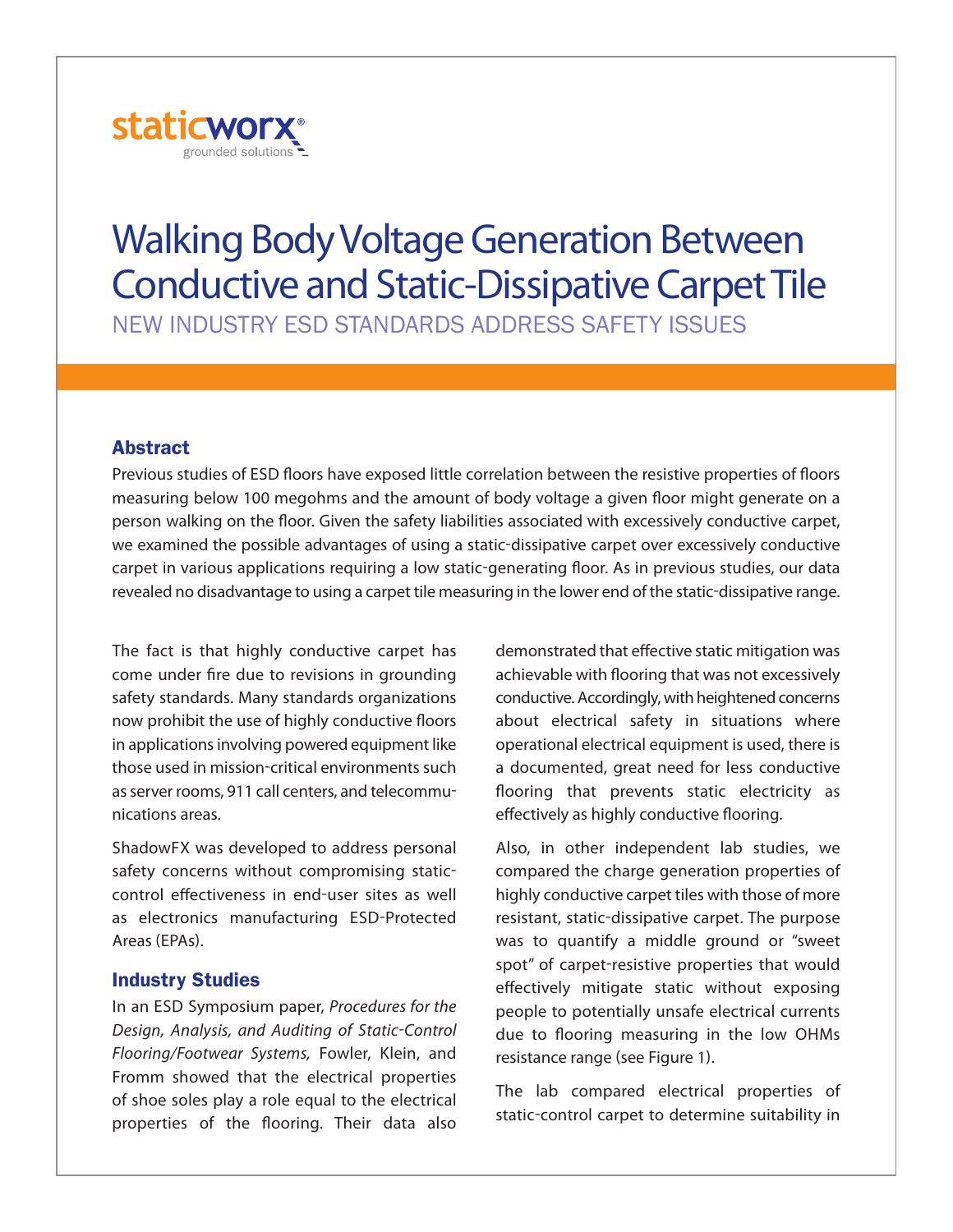end-user environments and EPAs. Specifically, we compared three different carpet designs produced with 44 denier conductive fibers wrapped around 100% of the yarn ends:

- **Specimen 1:** Highly conductive, 22-ounce carpet tile with mill branded type 6 nylon and a conductive, recycled thermoplastic backing. Identified as"EL Black Back."
- **• Specimen 2:** [Static-dissipative,](http://www.staticworx.com) 20-ounce carpet tile constructed with Universal-type 6.6 nylon yarn and static-dissipative PVC backing. Identified as"SD Pattern Style."
- **• Specimen 3:** Static-dissipative, 24-ounce carpet tile constructed with Aquafil-type 6 nylon and PVC backing. Identified as"SD Solid Style."

Multiple tests utilized ANSI/ESD and AATCC standards and modified methods. Tests were performed at 12% relative humidity to produce worst-case outcomes. We determined resistive properties using ANSI/ESD S7.1-2005. We measured the OhMs resistance properties between two test points on the surfaces as well as the OHMs resistance to ground properties of an actual 4 tile installation of each of the designs. The EL Black-Back carpet tiles measured extremely low in the conductive range (< 50,000 OhMs). The SD Solid and the SD Pattern tiles measured slightly over 1 megohm (1 million OhMs) in both tests.

**Electronics Manufacturing EPA Results:** We utilized ANSI/ESD test method S97.1 in which a subject walks a repeatable pattern on carpet tiles wearing static-control footwear (hytest ESD shoes) while attached to a voltmeter. Peak voltages are logged. An acceptable measurement for meeting ANSI/ESD S20.20 is fewer than 100 volts. All three carpet tiles generated well below 100 volts despite the two to three orders of magnitude differential in resistive properties between the SD and EL designs.

**End-User, Mission-Critical Results:** Using the same test equipment, we measured body voltage generation using two different methods on the subject wearing two different types of ordinary footwear. The AATCC-134 test measured voltage on a person wearing the prescribed neolite shoe sole covers. In this real-world scenario, both SD carpet tiles generated less voltage than the EL Black-Back tiles. The second test, using a modified version of S97.1, required the subject to wear a pair of aged Adidas sneakers while walking. The old shoes were chosen because previous studies identified a strong correlation between increased voltage generation and shoes that have less plasticizer content due to plasticizer migration from aging: Old shoes are likely to generate more static than newer ones. Again, the SD carpet tiles generated almost 10% lower peak voltage, even though they are less conductive than the EL Black-Back tiles.

To view test results, see Figure 2.

#### **Overall Findings**

- **•** Different spaces present different static-control challenges. Floors should be qualified based on the needs of the environments where they will be installed. Floors in real-world, missioncritical environments should be evaluated based on voltage generation on subjects wearing ordinary footwear. Floors in EPAs should be tested for voltage generation on subjects wearing ordinary as well as staticcontrol footwear.
- **•** Data indicates that highly conductive carpet tile (<10 E5) does not offer static-control advantages over a more resistive (10 E6 to 10 E8 OhMs) carpet tile for either mission-critical spaces or EPAs.
- **•** Safety concerns should be carefully reviewed before a conductive carpet is installed around powered electrical equipment. As demonstrated,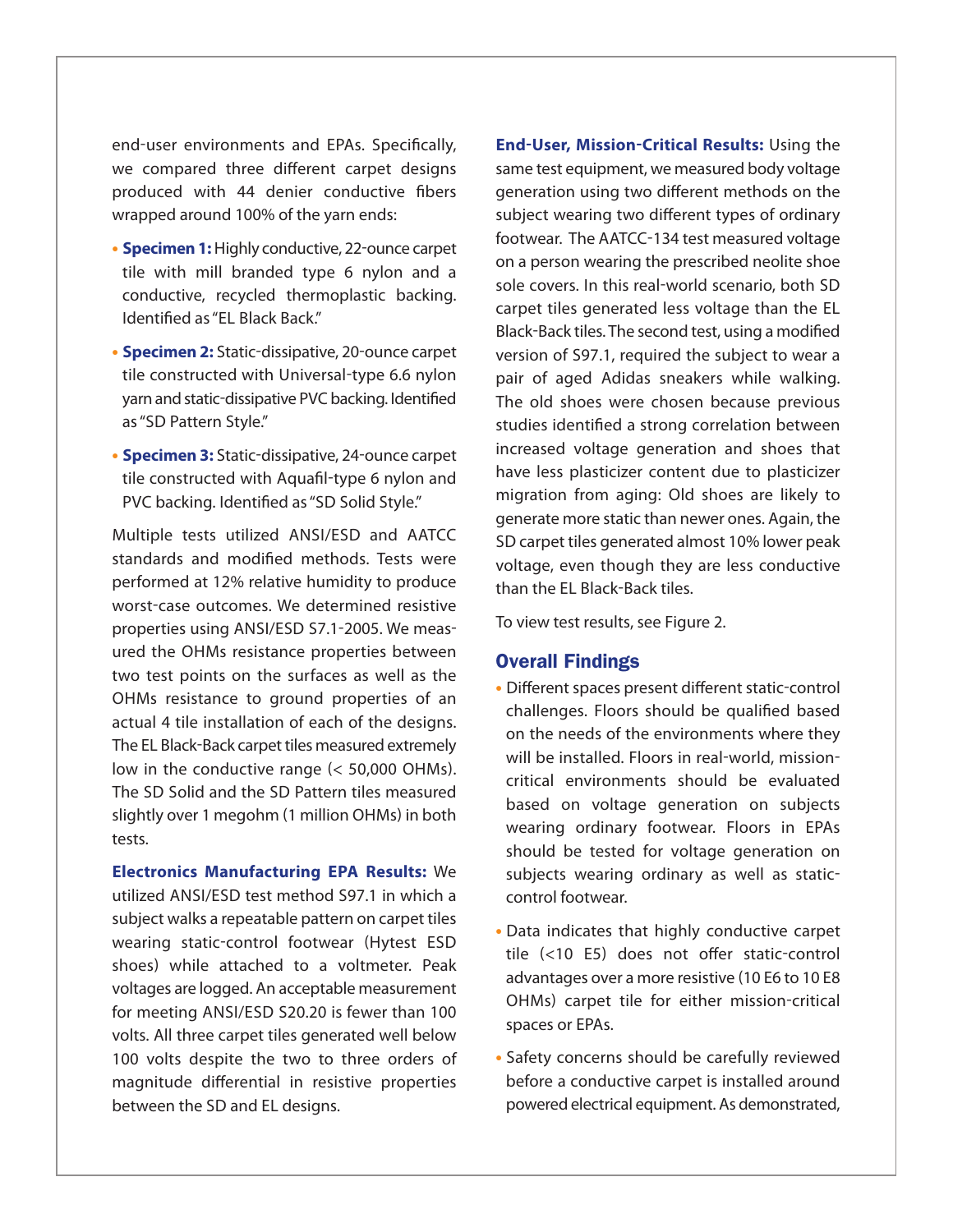highly conductive carpet poses an unnecessary safety risk. It is less safe than more resistant carpet because electrical currents increase as resistance decreases by a factor of 10 times for each exponential drop in resistance. A person grounded through a floor measuring 10 E4 would be exposed to 100 times more electrical current than a person grounded through a floor measuring 10 E6.

- **•** In the event of an electrical short circuit on a carpet tile installation in a school, lab, call center, etc., people could be exposed to high electrical currents if the floor is too conductive. At 10,000 (10 E4) OhMs, people could be exposed to 12 milliamps of current, enough to cause them to not let go of the voltage source. At 1 million (10 E6) OHMs, people would experience 1/100th of this current.
- Overall, highly conductive carpet should not be used when an equally effective, less conductive alternative is available.

#### **Recommendations for Specifiers**

Specifiers should always refer to applicable standards, safety laws, and electrical codes when specifying and installing grounded flooring, as noted below:

**• For electronics device handling.** The floor must provide a system resistance of less than 3.5 X 10 E7 in combination with static-control footwear to meet ANSI/ESD S20.20-2007. If this cannot be achieved, the floor must generate fewer than 100 volts using standard test method ANSI/ESD S97.2 ANSI/ESD S97.2 (Floor Materials and Footwear–Voltage Measurement in Combination with a Person).

**• For mission-critical applications.** The floor should measure no lessthan 1.0 X 10 E6 and no greater than 1.0 X 10 E9, according to Motorola R56, ATIS-0600321, and FAA STD 019e. These documents do not recommend carpeting measuring between 2.5 X 10 E4 and some greater value because any measurement below 1.0 X 10 E6 violates these standards.

### **Conclusion**

Static-control floors are often incorrectly evaluated as having to be either conductive or static dissipative. This thought process can create problems downstream. Floors should be specified quantitatively—not qualitatively (see Figure 1). Our study determined that carpet tiles measuring in the lower end of the static-dissipative range performed as well as carpet tiles measuring in the highly conductive range. The resistance of the SD carpet tiles measured lessthan 1.2 X 10 E7 OhMs, which is very low in the static-dissipative range; the SD range extends to 1 billion OhMs (1.0 X 10 E9). Floors measuring in the upper end of the SD range would not meet the same performance parameters or the levels of effectiveness we revealed, even though those floors are still classifiable as"static dissipative."

Therefore, to prevent problems due to semantic interpretations, we recommend that specifiers not describe carpet as conductive or static dissipative and instead use a quantitative range from 1 million OhMs to less than 100 million OhMs. This will eliminate the possibility of ineffective static-control materials becoming specified in static-sensitive environments, and it will prevent liability exposure.